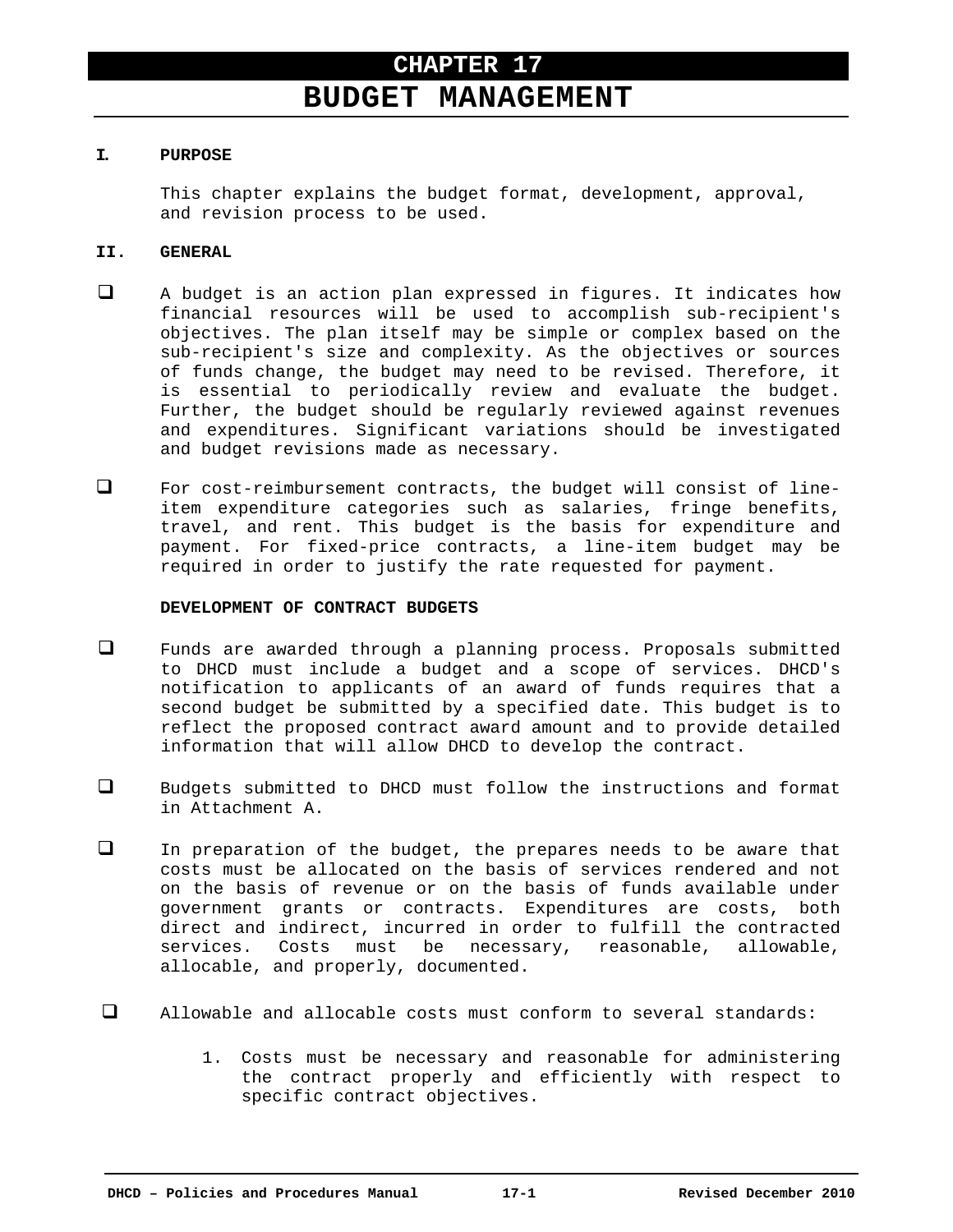- 2. Costs must be authorized under the contract and not specifically prohibited under state, federal, and county laws and regulations.
- 3. Costs must be consistent with the policies and, regulations set by the governing body of the sub-recipient
- 4. Costs must not be allocated or included as a cost of any other federally financed program insofar as the allocated costs are not specifically approved by the federal grantor.
- 5. The inclusion of detailed information relative to the general operational service agreement (communications, equipment, maintenance, leases, etc.) in the DHCD approval budget eliminates the need to subsequently seek DHCD approval for these agreements. Instead, DHCD will review the agreements during routine monitoring visits.
- 6. To facilitate payment, sub-recipients/contractors must submit a photocopy of the agreement with the first invoice submitted to DHCD for payment. This will allow verification of the agreement against the amount approved in the budget and eliminate delays in processing payments.
- 7. The inclusion in the budget of sufficiently detailed information for travel and for goods to be purchased eliminates the need to seek DHCD approval prior to traveling or making purchases. Attachment A of this chapter displays the type of information needed.
- 8. The budget is reviewed by DHCD against the scope of services. All proposed costs must be allowable, reasonable, and necessary to the rendering of the services.
- 9. Once the budget has been reviewed and approved by DHCD, it is made a part of the contract. The contract is then processed for review and approval by the contractor and county authorities. Until the contract is fully executed, no expenditures should be incurred against the award.

#### **IV. BUDGET REVISIONS**

- Budget revisions may be necessary during the contract year to accommodate changes in anticipated revenues/organizational needs. The procedure for revising the budget requires:
	- A. Sub-recipients should submit to DHCD a budget revision request explaining the changes and a fully revised budget which includes all projected costs and all actual costs incurred to date. The line-items to be increased, decreased, or created must be included in the revised budget DHCD will respond in writing noting approval or disapproval.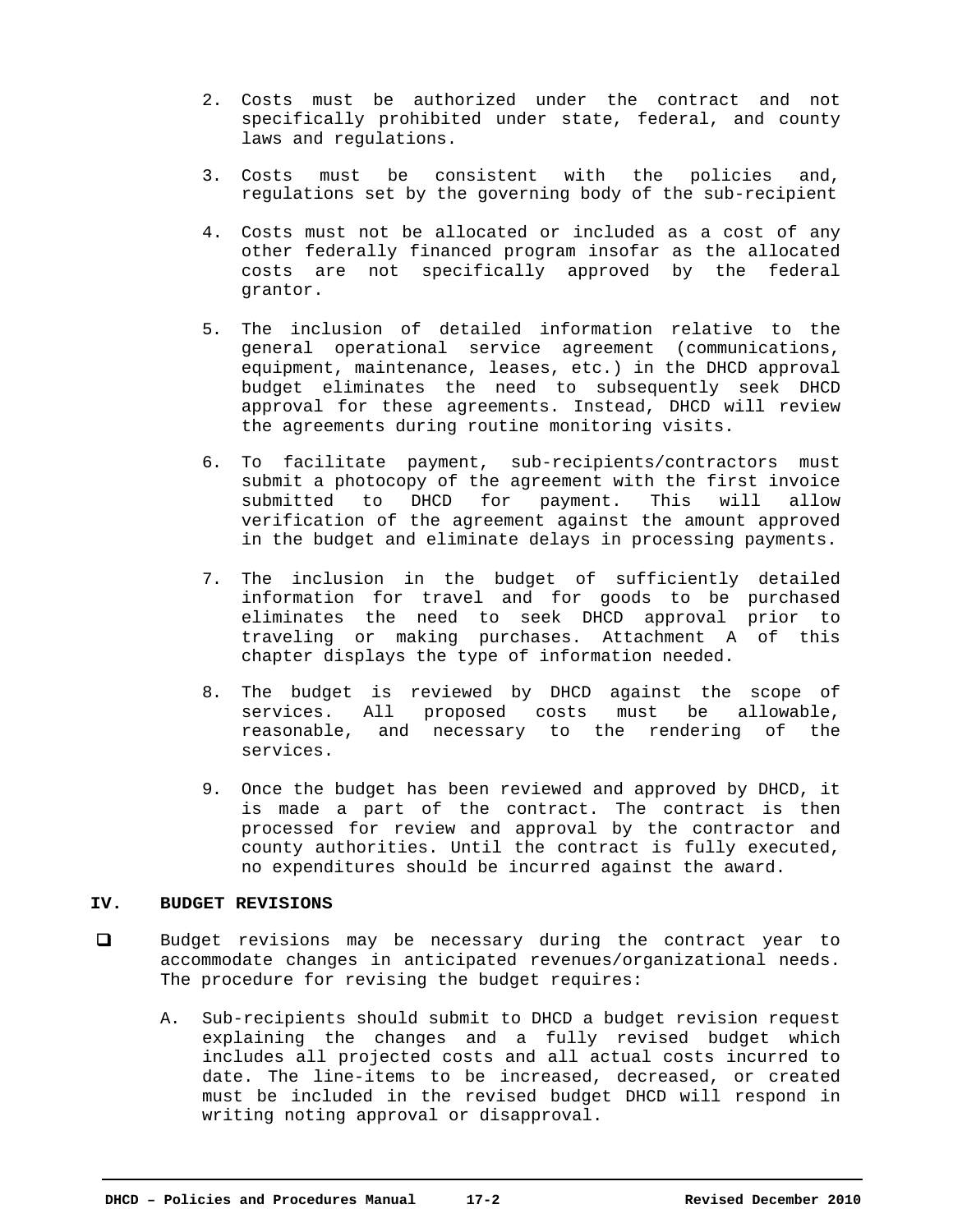- B. Sub-recipients are allowed a 10% leeway within each budget category. (See Chapter 18 - Processing Payment Requests) Subrecipients are responsible for tracking payments made under this 10% leeway and are required to submit a budget revision request once the accumulated total of payments exceeds the budgeted costs.
- C. The final budget revision request must be received by DHCD no later than 45 calendar days prior to contract expiration.
- D. If the request for a final budget revision will effectuate a contract amendment, then the sub-recipient must contact DHCD no later than 75 calendar days prior to contract expiration.

## **V. REFUNDS**

For a discussion of refunds due DHCD, refer to Chapter on Fiscal Closeout Procedures.

## **VI. BUDGET INSTRUCTIONS**

- $\Box$  Use the attached formats for the Budget Summary and Sample Budget. In the Sample Budget, each category provides cost items which appear frequently in budgets. The cost items are examples and are not meant to be all inclusive. Do not round off costs higher than the nearest dollar.
- If your organization is multi-funded, a total organization budget must be submitted. If there are too many sources to list in a single budget document, they may be summarized and simplified (e.g., personnel section) as in the attached sample, provided that a second budget, identifying all costs, and the amount and/or percentages of each charged to, each funding source is shown. This second budget need not contain the level of explanatory detail of the required DHCD. budget. The total organization budget, which is required, does not substitute for the requirement of a cost allocation plan for those contractors to whom this may apply. When the cost allocation plan requirement applies, the total organization budget is submitted generally as a separate document. Whether the non-DHCD costs need to shown, in part or full, in the DHCD budget is determined on a case-by-case. basis. Seek the assistance or your administrative-fiscal Project Manager.
- See Attachment A Budget Preparation, Multi-funded organizations.
- In reviewing the Sample Budget note the following:
	- (1) If there are two or more activities, the activity columns throughout the budget need to follow the same sequence in which they appear in the scope of services.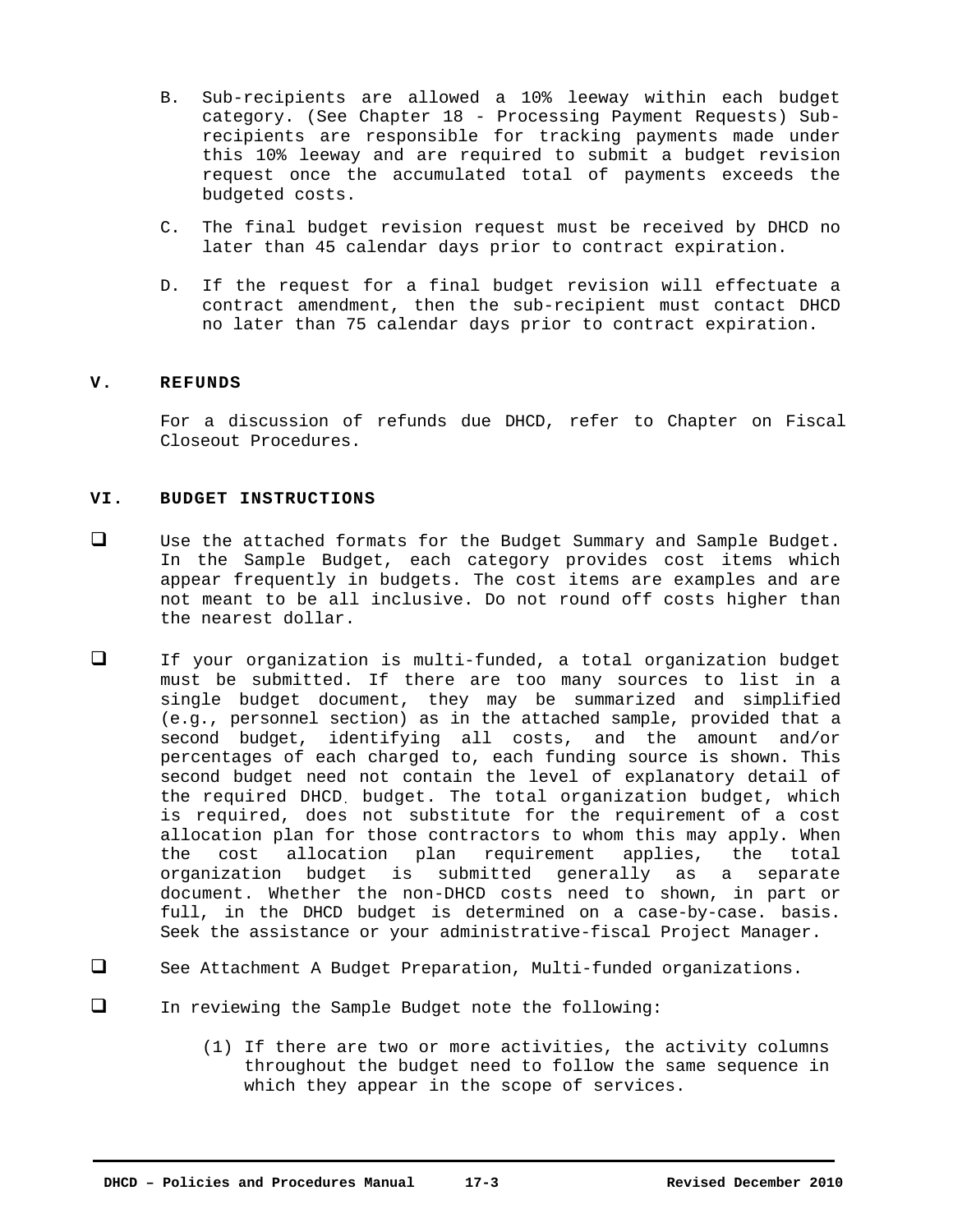- (2) Only the DHCD program funded activities and DHCD contract award funds are to be included in the budget summary page. If only one activity is funded, the title for the activity needs to be shown as part of the "total amount" heading, and this would be the only column shown.
- (3) The percent(s) stated for the DHCD funds on each line-item must add up to 100% of the costs charge to DHCD. If more than one funding source will support an item of cost, the sum of the percents from all sources will then be greater than 100%. When a percent is shown, this means that the DHCD share of all invoices submitted under that line of cost will be distributed consistently among the DHCD activities according to the stated percent. DHCD will verify your calculations of activity costs against the budget percentages.
- (4) When a dollar amount is shown, rather than a percent, on any given line it items the invoicing will be based either on a 100% charge to the benefiting activity (and funding source) or on a case-by-case distribution of benefit as the expense is incurred. The corresponding percent and amount and the federal activity that benefits from the cost must be shown on the invoice and the payment request form. Your organization may vary this ratio from invoice to invoice. DHCD will verify your calculations of the DHCD amounts against your stated percentage distribution.
- (5) Note also that for each major budget category, the dollar amount must be shown for each activity listed. This amount must be the accurate calculation of the percents and amount listed for all the line-items included in that major category. The sum of all the categories is then listed on the total cost section for each activity. These totals must agree with the amounts funded for each activity, except when otherwise approved by DHCD. If space permits and you wish to also indicate the dollar amount distribution on a line-by-line case, you may do so. However, when the distribution will follow a set percent for the line, the percent must also be shown as in the sample budget.
- (6) In the personnel section, the heading "Percentage of Cost" is to be used for cost sharing budgets only. When a cost allocation plan is required, the corresponding heading to be used is "Percentage of Time."
- (7) Note that the personnel section shows a line labeled "other (3)." This is a simplification. If you choose to submit a single budget to fulfill the DHCD budget and total organization budget requirements, a complete listing of all staff and all costs (even those not shared with DHCD) must be included. The fringe benefit section does not include percent per activity charges only because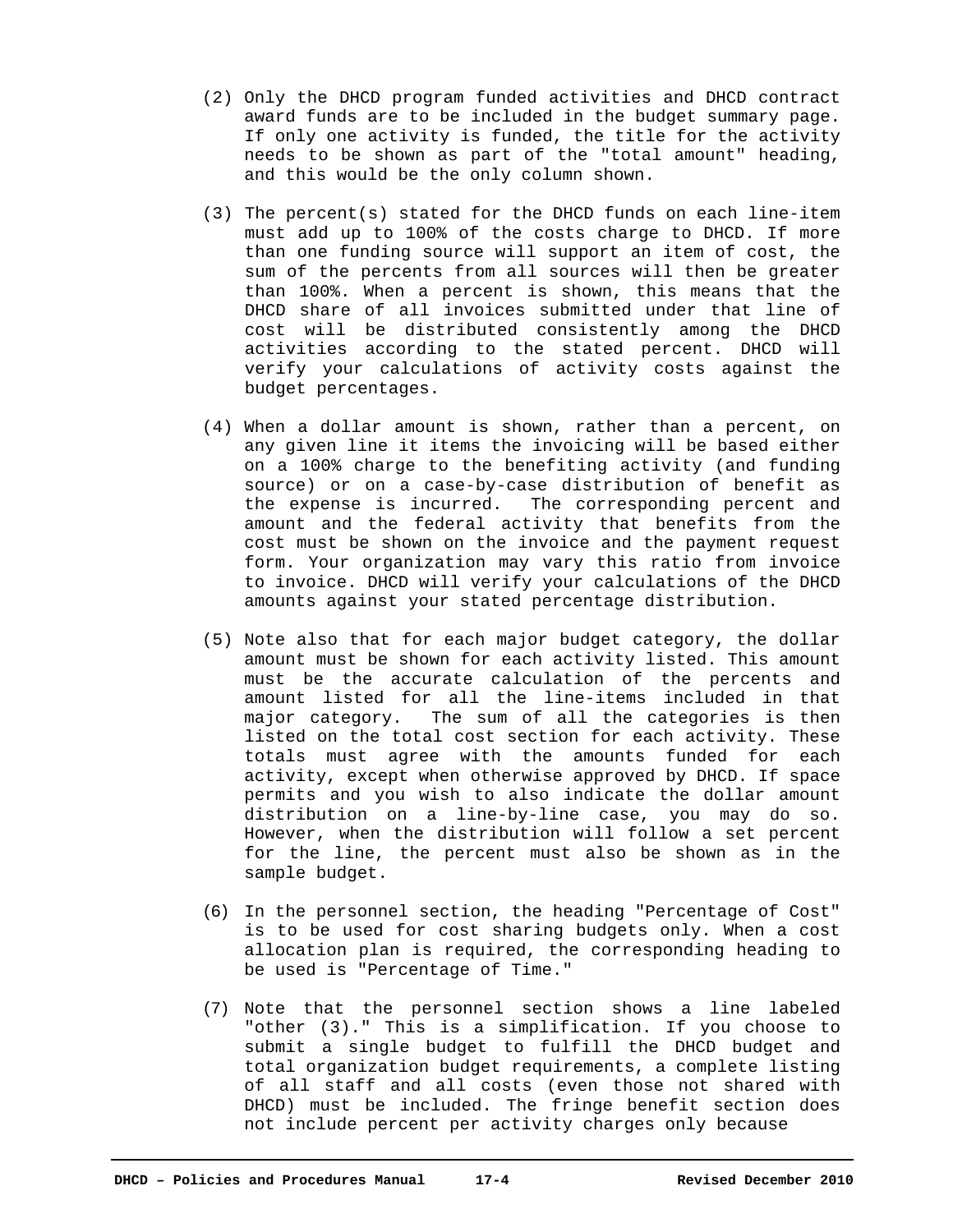these must be calculated and charged (billed) on- a employee per employee basis utilizing the same ratio as is used for the salary. A composite rate and/or appropriate total salaries base may be used for budgetary purpose only.

- (8) If DHCD is the only funding source and/or there is only one program activity, adapt or simplify the sample budget accordingly.
- Additional Budget Instructions:
	- Each budget must adhere to the below-stated requirements. A budget summary and detailed line-item budget with justification must be submitted.
	- When submitting your scope of services and budget for contract development purposes, do not number the pages.
	- 1. Budget Summary
		- (a) This is a summary, by major category, of the detailed budget. The subtotals on this form must agree with those in the detailed budget. Use the format included in this attachment.
	- 2. Detailed Budget and Justification
		- (a) This must include proposed items of cost that are necessary for the provision of services. Calculations must be included to demonstrate how costs were derived. In the detail and calculations, do not commingle one-time cost items with recurring cost items. All items must be clearly explained and well justified. Justifications must show why proposed costs are reasonable and necessary for the operation of the activity. The format to be used follows the Budget Summary in this attachment.
		- (b) In all cases where a cost is to be distributed among two or more DHCD CDBG activities, the total DHCD percent share is to be distributed among the CDBG activities as a function of 100%.
		- (c) Justification must include information such as appropriate rates and factors, lease or purchase analysis.
		- (d) Cost of living and merit increases are allowable but should be considered only within the framework of the amount of funding available for the program. This is necessary in order to maximize the amount of money available to deliver services and will also be taken into consideration when the DHCD negotiates the amount of money that will be allowed for salary increases for each sub-recipient. Those subrecipients that show a higher administrative cost relative to program cost may be rated lower.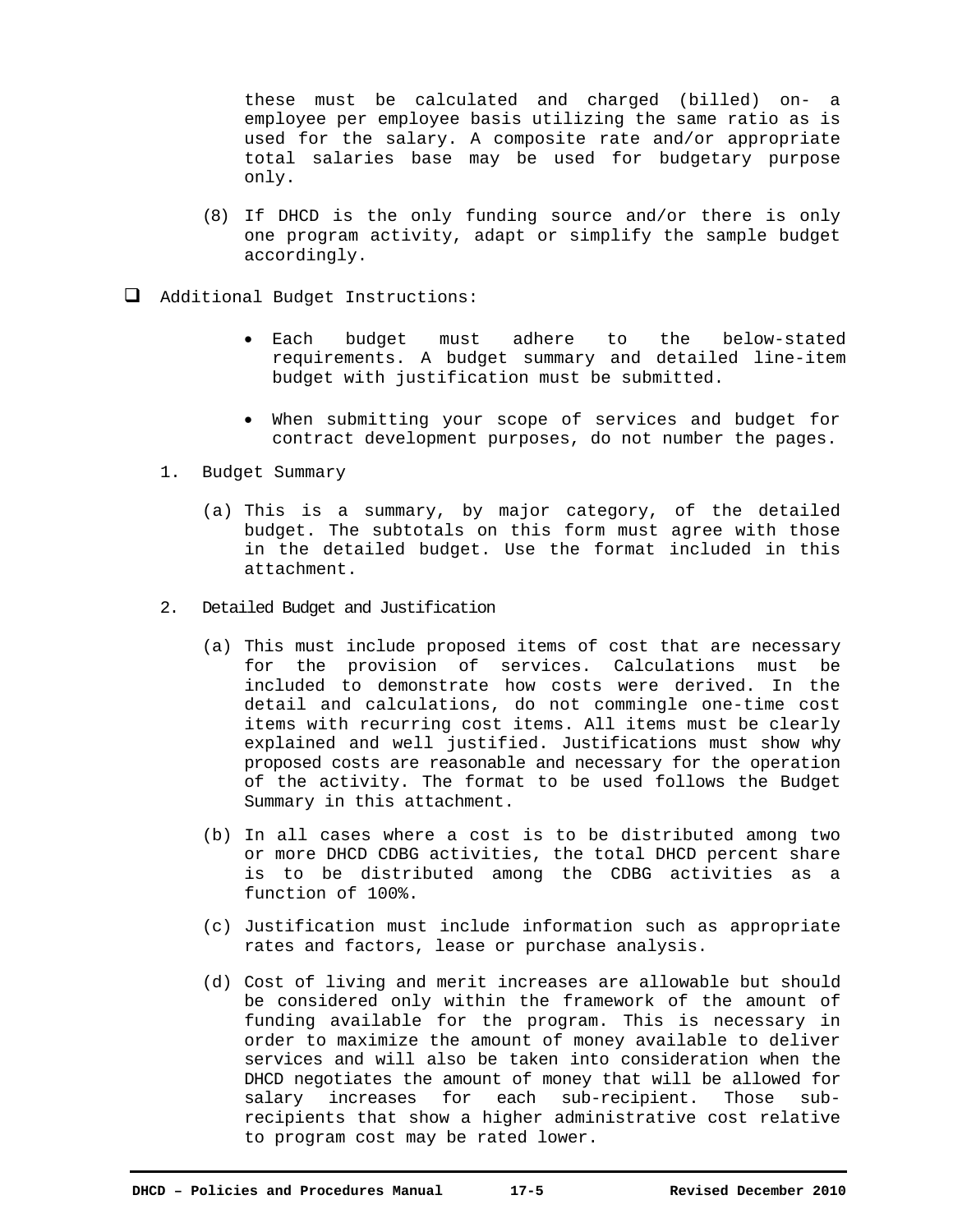- (e) If the cost of items will be shared by other funding sources, provide a cost allocation plan or a cost sharing budget, whichever is appropriate. (A cost allocation plan is the document identifying and justifying the procedure for accumulating and distributing allowable costs under the contract, together with the allocation methods used. There are various cost distributing methods which can be used to determine the percentage share of costs between each funding source. The method applied should be the most rational and systematic in light of the purposes of the contract.
- (e) Indicate how payroll is made,(i.e., monthly, bi-monthly, biweekly). The budget should include Miami-Dade County's codes and subject codes. These may be found in the "expenditure classifications" which is a part of Chapter 15 Processing Payment Requests.
- (f) The following are common examples of cost items incurred by contractors and some pertinent comments about their presentation in the detailed budget:
- 3. Budget Categories Selected Items
	- (a) Personnel Services:

List each direct paid staff position. Include each position title and name. Include the number of pay periods and maximum pay per period to be charged to DHCD. If on a hourly basis, list their hourly salary, number of hours per week, number of weeks to be worked. For each staff, include percentage for time devoted to each activity, (annualized salary from all funding sources, percentage for time benefiting each DHCD activity (distribute the DHCD share as a function of 100%), and salary allocated to DHCD contract. Each fringe benefit item must be listed with its respective rate, limitation or percentage<sup>-</sup> and its amount to be allocated to DHCD.

(b) Contractual Services:

 Building Space - this represents the cost of space used by the activity to administer its program.

- It should present the following for each site:
- 1. Address and purpose.
- 2. Square feet, percentage of available item used, (i.e., if the space is only used four hours per day then the percentage of available time would be fifty percent (50%), cost per square foot.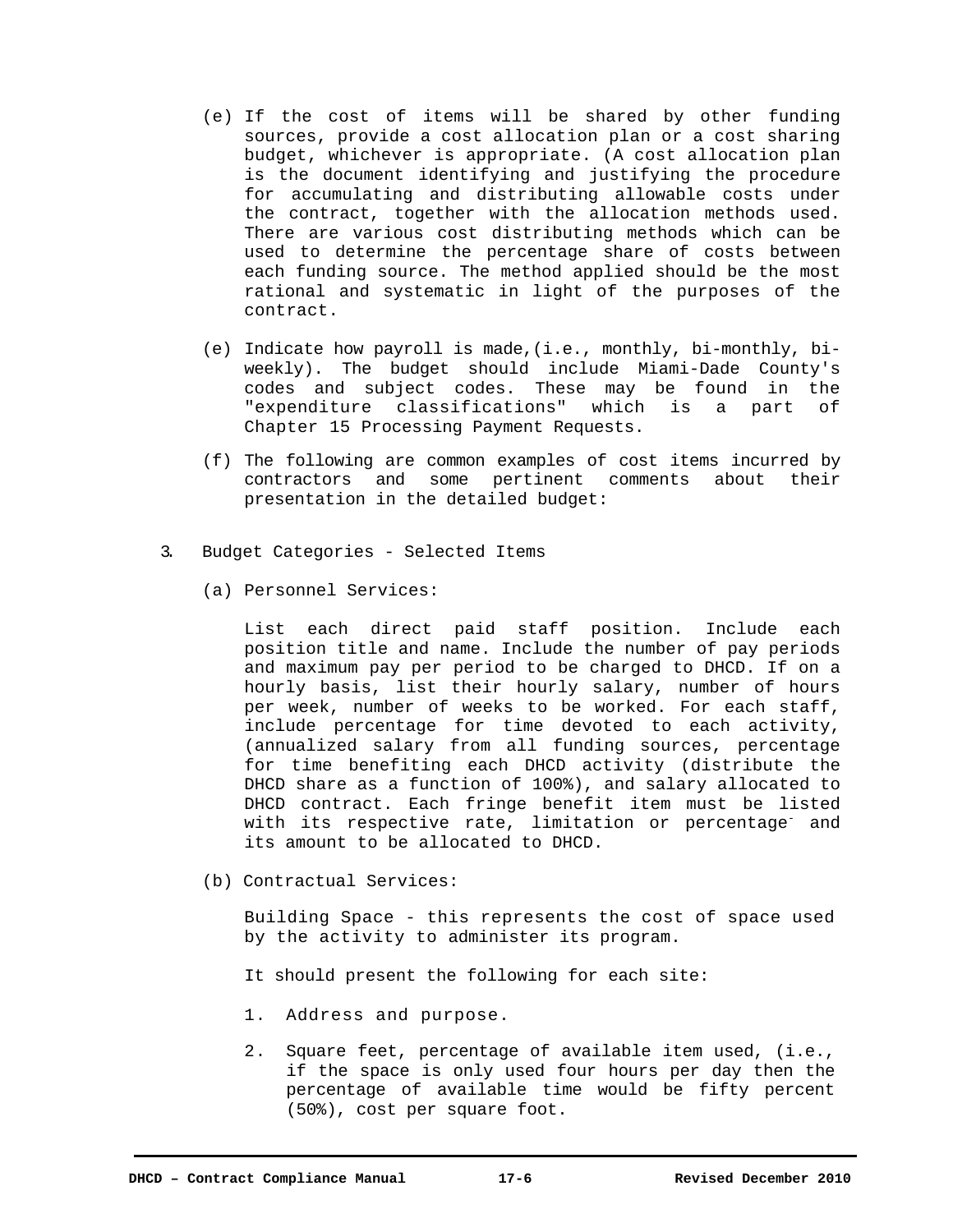- 3. Monthly rental for space used. If utilities or janitorial costs are included in the rent or lease agreement, this should be stated.
- 3. If the space in a building is allocated to more than one activity, the basis and method used to distribute the cost must be shown or be in a separate schedule.
- (c) Operating Expenses:

Local Travel - This is travel within Dade County and within the applicant's service area. It should be identified by position classification and show:

Include for each anticipated trip:

- Number of travelers
- Estimated miles each traveler will drive during a stated period (i.e, week, month) and number of such periods in proposed contract period
- Approved mileage rate (currently \$0.55 per mile)
- Other costs incidental to travel (e.g., highway tolls, parking)
- Out-of-County Travel This is travel outside of Dade County
- Purpose of trip
- Mode of travel
- Number of identification of travelers
- Mileage per trip and rate per mile if automobile is used (no more than \$0.55 per mile)
- Coach fare per round trip if airplane is used
- Trip duration in days and 50 per diem (use in lieu of itemized projected expenditures)
- Other incidental costs (e.g., highway tolls, parking)
- If out-of-county travel is anticipated but details are unknown, include cost allocated to DHCD, state that details are unknown, and that written approval from DHCD will be requested prior to the trip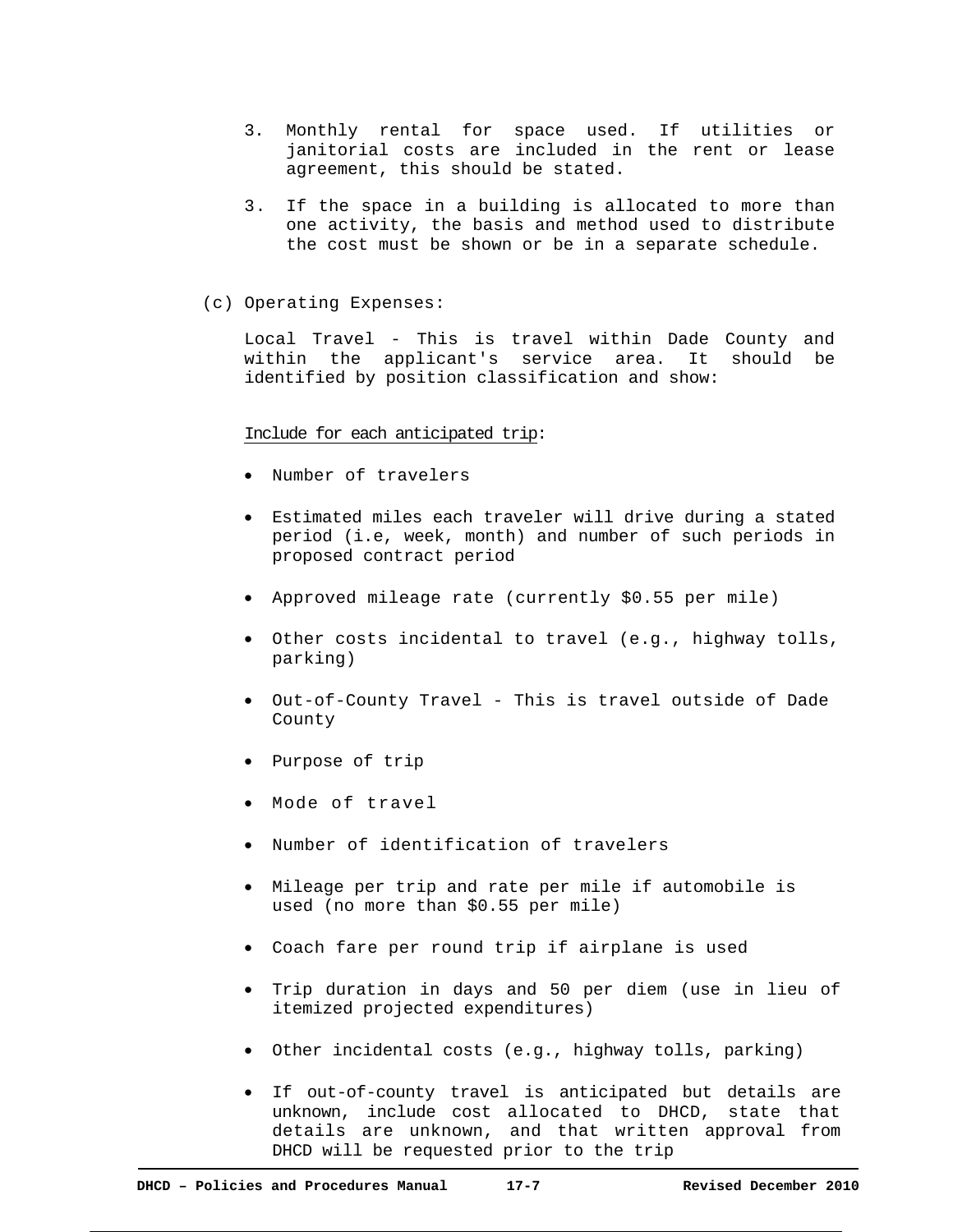- Communications
- Telephone costs should the number of lines, number of instruments, and type of system used
- Telephone costs should be subdivided to show:
	- Installation and other one-time costs
	- Monthly services costs
- Long-distance cost
	- Include destination and
	- purpose of this type call
- Utilities
- The cost of utilities per site should be shown separately and, unless circumstances to the contrary exist, should be allocated to other activities on the same basis as building space. Include the address of each site per utility
- (d) Commodities:

List each of the following separately.

- Office Supplies. Provide examples for supplies to be bought and include monthly cost (or formula for calculating total cost)
- Printing Supplies. Provide examples of supplies to be bought and include monthly cost (or formula for calculating total cost). Do not include printing equipment rental in this item. It should be shown under the equipment rental category
- Vehicle Supplies. The calculation for gasoline and lubrication costs must be based on these formulas:
- Estimated miles per year for each vehicle (=) expected miles per gallon(x)anticipated cost per gallon (—) annual gasoline cost for each vehicle
- Estimated miles per year for each vehicle (+) lubrication service interval (manufacturer's recommendation) (x) anticipated cost per lubrication service visit (=) annual lubrication service cost per vehicle
- Expendable Personal Property Equipment which cost less that \$500 per unit. Each time to be purchased must be listed with its respective cost and fully described and justified to demonstrate need.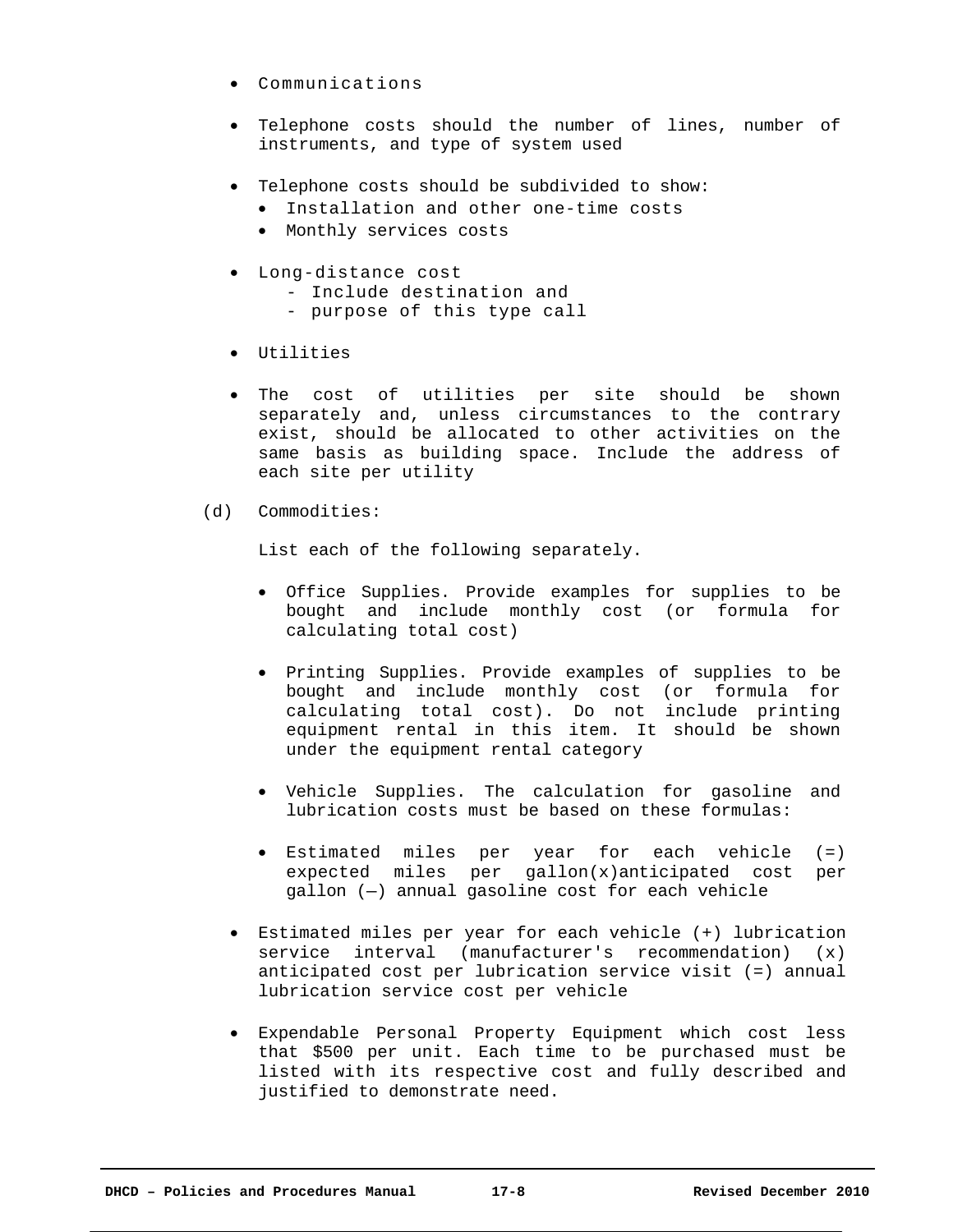- (e) Capital Outlay:
	- Non-expendable Personal Property: Equipment, fixtures, and other tangible personal property of a nonconsumable nature, the value of or cost of which is \$500.000 or more per unit and the normal expected life of which is one year or more. These items are not fixed in place and are not an integral part of a structure, facility, or another piece of equipment
- A short description, including the capabilities and dimensions of units to be purchased must be included for each line-item (e.g., one typewriter, electric with 14"; carriage @750.00; one desk, secretary, 30" x 50" with 28" typing extension at \$500.00, one conference table with side chairs at \$1,200.)
- Inventory records must be maintained on each capital outlay item.
- 4. Job Descriptions

Submit a job description for each position that will have responsibilities in carrying out the DHCD activity. The description must relate directly and specifically to the activity and must include:

- a. A job title that agrees with the title in the budget
- b. Specific responsibilities
- c. Method of supervision and title of immediate supervisor
- d. Training, minimum education and experience requirements and any other bona- fide requirements (example: personal transportation)
- e. Minimum maximum pay range or hourly rate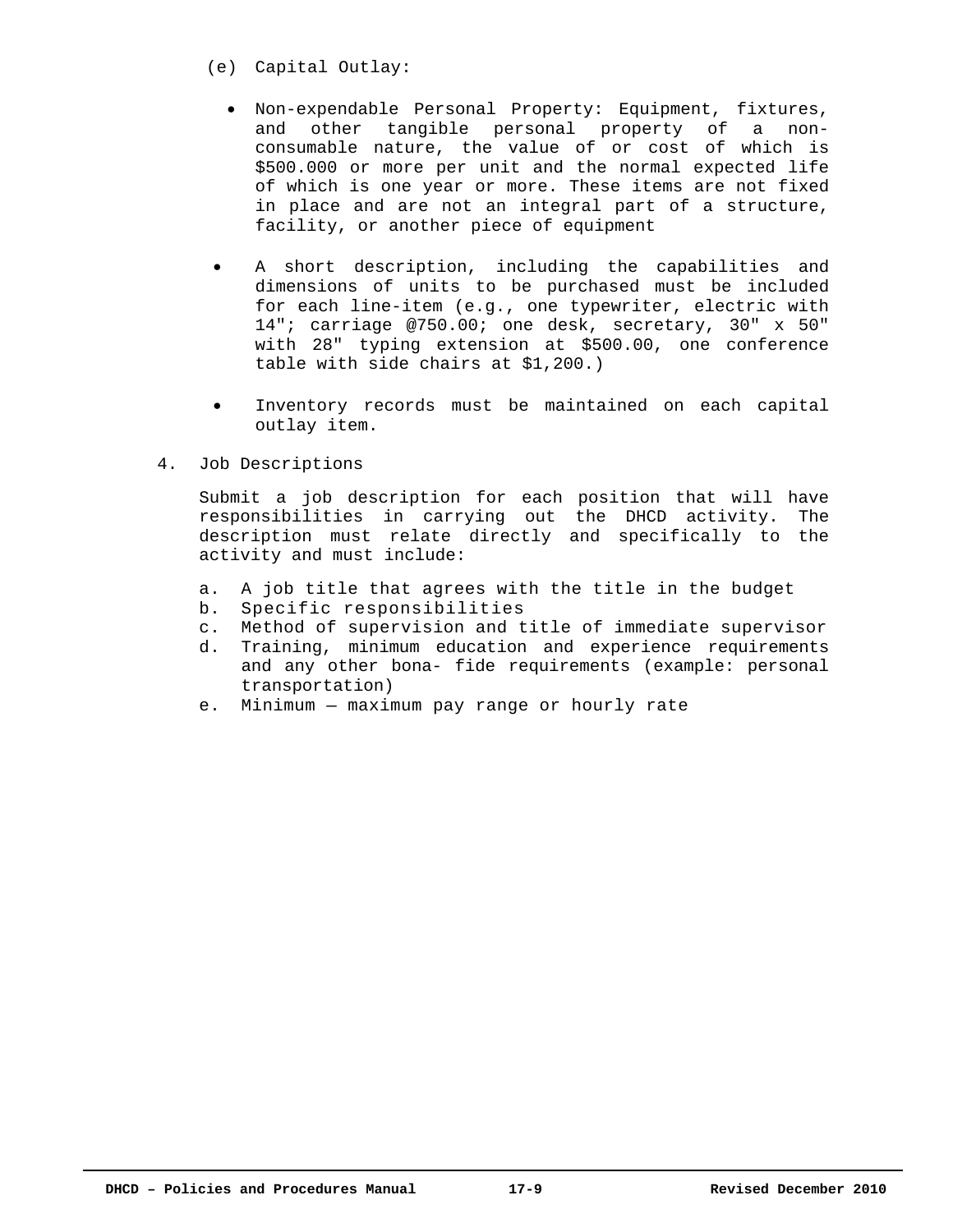# BUDGET SAMPLE

|                                                | PP | <b>Non HCD</b> | <b>HCD</b>           | <b>Total HCD</b> | <b>Total All Sources</b> |
|------------------------------------------------|----|----------------|----------------------|------------------|--------------------------|
|                                                |    |                |                      |                  |                          |
| <b>Regular -Salaries</b>                       |    |                | Bi-<br><b>Weekly</b> |                  |                          |
| Jane Doe, President/CEO                        | 26 | 7,500          | 692.3                | 18,000           | \$25,500.00              |
| John Doe [7/1/03-12/22/03] O.S.S.              | 13 | 2,713          | 384.61               | 5,000            | \$7,713.00               |
| Johane Doe [7/1/03-12/22/03] Off. S.<br>Spl.   | 13 | 2,585          | 384.61               | 5,000            | \$7,585.00               |
|                                                |    | $\Omega$       | 0                    | 0                | \$0.00                   |
| <b>Subtotal Salaries</b>                       |    | 12,798         | 0                    | 28,000           | \$40,798.00              |
|                                                |    |                |                      |                  |                          |
| 04012 Fringe Benefits                          |    |                |                      |                  |                          |
| Fica: 28,000x.0620=1,736x100%                  |    | $\mathbf 0$    | 0.00                 | 1,736            | \$1,736.00               |
| Mica:28,000x.0145=406                          |    | 0              | 0.00                 | 406              | \$406.00                 |
| <b>Subtotal Fringe</b>                         |    | 0              | 0.00                 | 2,142            | \$2,142.00               |
| <b>Total Personnel</b>                         |    | 12,798         | 0.00                 | 30,142           | \$42,940.00              |
|                                                |    |                |                      |                  |                          |
| <b>Contractual Services</b>                    |    |                |                      |                  |                          |
| 21011 External Audit                           |    | $\mathbf 0$    | 0.00                 | 0                | \$0.00                   |
| 21012 Environmental Audit                      |    | 0              | 0.00                 | 0                | \$0.00                   |
| 21030 Other Professional Svc.                  |    | 0              | 0.00                 | 0                | \$0.00                   |
| 23210 Insurance {General Liability]            |    | 1,000          | 0.00                 | 2,000            | \$3,000.00               |
| 23220 Insurance [Auto Liability]               |    | 1,000          | 0.00                 | 4,000            | \$5,000.00               |
| 25511 Building Rental                          |    | 7,425          | 0.00                 | 2,475            | \$9,900.00               |
| <b>Internet Access</b>                         |    | 500            | 0.00                 | 0                | \$500.00                 |
| <b>Total Contractual</b>                       |    | 9,925          | 0.00                 | 8,475            | \$18,400.00              |
|                                                |    |                |                      |                  |                          |
| <b>Operating Expense</b>                       |    |                |                      |                  |                          |
| 22010 Electrical Services                      |    | 300            | 0.00                 | 1,200            | 1,500                    |
| 31020 Telephone Regular                        |    | 600            | 0.00                 | 1,800            | \$2,400.00               |
| 31021 Telephone Long Distance                  |    | 100            | 0.00                 | 400              | \$500.00                 |
| 31110 Advertisement/Print                      |    | 350            | 0.00                 | 1,000            | \$1,350.00               |
| 31611 Postage                                  |    | 200            | 0.00                 | 600              | \$800.00                 |
| 60220 Transportation Clients [Field-<br>Trips] |    | 1,000          | 0.00                 | 500              | \$1,500.00               |
| <b>Total Operating Expense</b>                 |    | 2,550          | 0.00                 | 5,500            | \$8,050.00               |
|                                                |    |                |                      |                  |                          |
| <b>Commodities</b>                             |    |                |                      |                  |                          |
| 31510 Outside Printing                         |    | 150            | 0.00                 | 584              | \$734.00                 |
| 47010 Office Supplies/Outside Vendors          |    | 1,000          | 0.00                 | 2,799            | \$3,799.00               |
| 49630 Project Materials                        |    | 1,000          | 0.00                 | 1,500            | \$2,500.00               |
| 61644 Computer lab Software                    |    | 2,000          | 0.00                 | 1,000            | \$3,000.00               |
| <b>Special Events Activities</b>               |    | 7,059          | 0.00                 | 0                | \$7,059.00               |
| <b>Total Commodities</b>                       |    | 11,209         | 0.00                 | 5,883            | \$17,092.00              |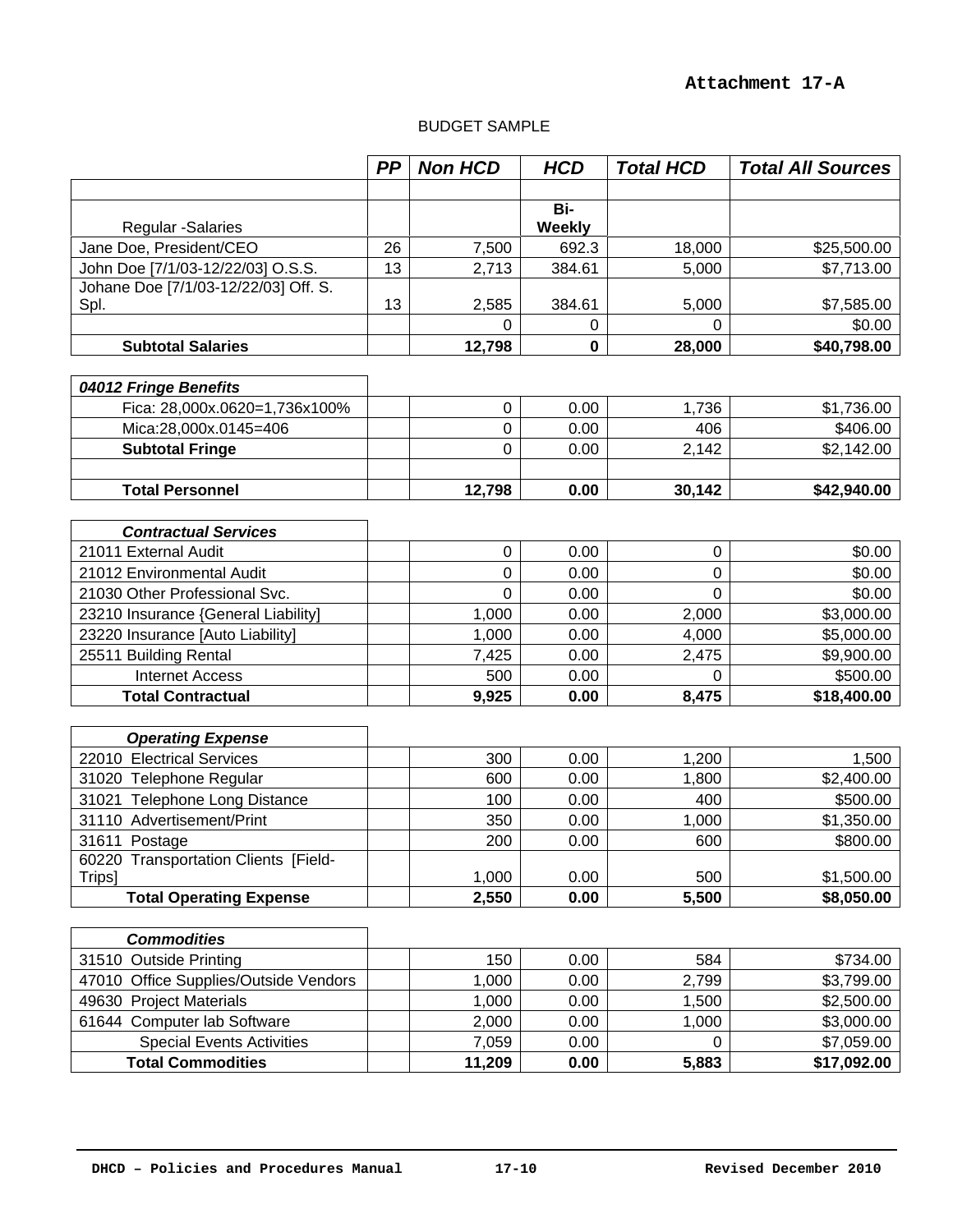| <b>Capital Outlay</b>          |      |        |
|--------------------------------|------|--------|
| 61620 Basic Architectural fees | 0.00 | \$0.00 |
| 61620 Prime Contractor         | 0.00 | \$0.00 |
| <b>Total Capital Outlay</b>    | 0.00 | \$0.00 |

| <b>BUDGET</b><br>ำ∆<br>ль | .482<br>36. | 0.00 | ED DOD | AB'<br>\$86<br>$\cdot$ 00 |
|---------------------------|-------------|------|--------|---------------------------|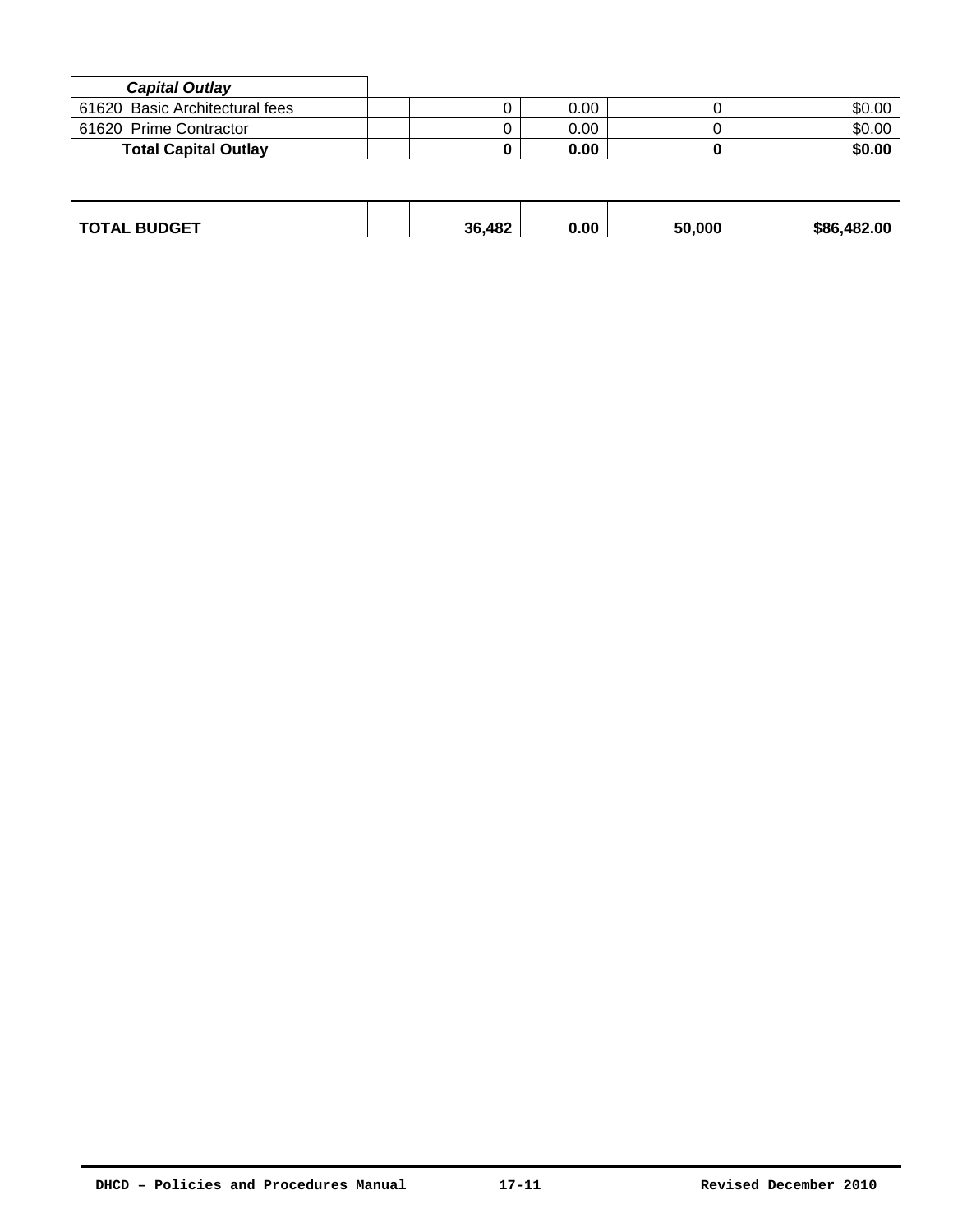# **BUDGET PREPARATION MULTIFUNDED ORGANIZATIONS**

Organizations that receive funds from more than one source have additional budget preparation requirements. In large part, these requirements will be dependent on how the services to be provided under **DHCD's** contract interrelated to the other activities for which the contractor is responsible. (Refer to OMB Circular A-122.)

#### A. COST SHARING BUDGETS

- $\Box$  The budget is a cost sharing budget when all activities of the contractor are considered to be part of the **DHCD** funded project. In this case, a total organization budget with prorated costs needs to be provided to **DHCD,** but provided all other cost *allowability requirements are met, the percentage of a given cost charged to DHCD does* not need to be justified.
- $\Box$  The method for developing this budget and prorating costs to each funding source should be the most rational and systematic one that will, facilitate the project's needs. Costs that are applicable to or restricted by a funding source can be taken into account in developing the cost sharing budget.
- B. SEPARATE COST OBJECTIVES BUDGET
	- The budget is a separate cost objectives budget when **DHCD** funds a distinct and separate set of activities from that of the other funding sources. A total organization budget and a cost allocation plan (CAP) need to be submitted.
	- $\Box$  The total organization budget shows all budgeted costs and the amounts of each charged to each funding source. The CAP is the plan that justifies how the amounts budgeted to each funding source were determined. Note that the CAP cannot be developed using the level of funding (dollar awarded) as the measure of benefit received from a given cost by an activity.
	- $\Box$  The CAP identifies all costs, it classifies them into direct or indirect costs, it accumulates costs into separate cost groups, and it distributes allowable costs according to the benefit received .by each major function or activity of the contractor. To arrive at the level of benefit received from the indirect costs, an indirect cost rate is calculated. Note that costs shown in a budget are a projection into the future; as such, budgeted amounts generally cannot-be used as the basis of the development of the indirect cost rate and CAP. Rather, actual costs from the prior period (usually the contractor's fiscal year) are used for this purpose. The type of services rendered, the diversity and number of functions, the level of uniformity of benefit received by each function from the indirect costs are factors that determine the appropriate method of allocation. Only the simplified allocation plan method will be discussed.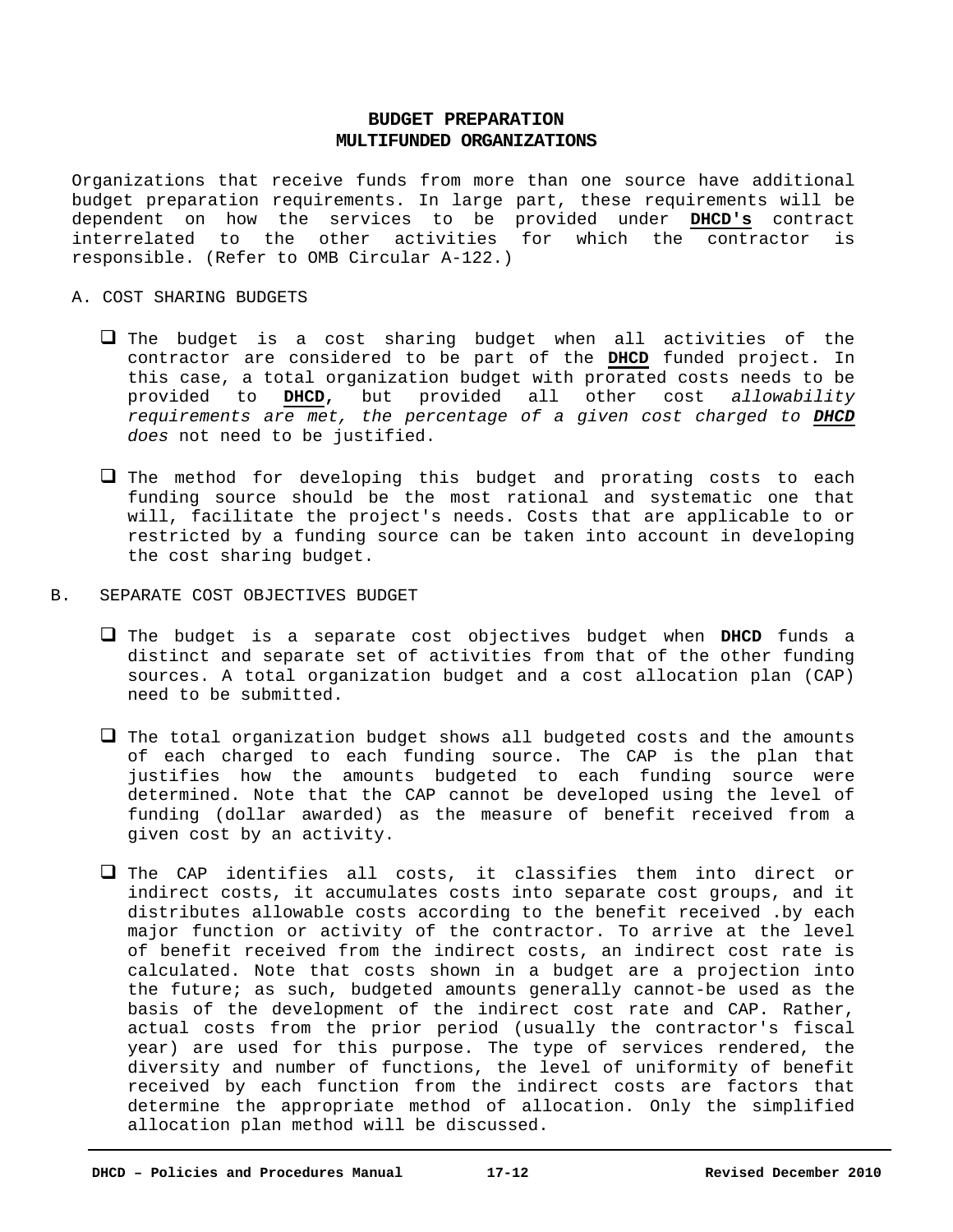#### C. SIMPLIFIED ALLOCATION PLAN METHOD

- Under this method, all costs, inclusive of most joint or shared costs, are treated as direct costs, except general administration and general expenses. When the simplified allocation plan method is used, capital expenditures and unallowable costs must be excluded from the direct costs and the indirect-cost.
- Direct costs these are costs incurred solely on behalf, i.e., for the benefit, of a specific award or activity. The CAP groups these and charges them directly and 100% to the benefiting award or activity.
- Joint or shared costs these are costs that benefit concurrently or at discrete periods two or more awards or activities, and the level of benefit to each activity can be accurately measured. The simplified allocation plan method treats them as direct costs. To determine the amount to be allocated to each activity, a distribution base must be selected for each cost or group of costs so that each activity is deemed to benefit from each joint or shared cost to the same level as the benefit they receive from the base selected.
- $\Box$  Indirect costs these are costs that commonly benefit two or more awards or activities at the same time and to approximately the same degree. But the level of benefit to each activity cannot be easily measured.
- $\Box$  Base period this is the span of item over which the costs included in the indirect cost rate determination were incurred. The base period should coincide with the organization's fiscal year. In any event, it must be a current period for which accurate and verifiable and selected so as to avoid inequities or extremes in the allocation of costs.
- $\Box$  Distribution base the base is a factor common to all activities that share in the benefit received from a specific cost or a group of costs. The base selected for the direct distribution or allocation of joint costs or for the determination of an indirect cost rate must be measurable, must be capable of translation into dollar amounts, must bear a close relationship to the cost(s) to be allocated, and must result in an equitable allocation. For indirect costs, the base selected must always be a function of a direct cost.
- $\square$  Suggested bases for cost distribution note that these bases are not mandatory for use. Any other base may be used provided it is suitable for the particular cost which will result in an equitable allocation of cost. In selecting one base over another, consideration should be given to the additional effort required to achieve a greater degree of accuracy. The CAP must justify in narrative descriptive form the appropriateness of the base selected for the particular cost.
	- Description for Cost to be Allocated
	- Basis for Allocation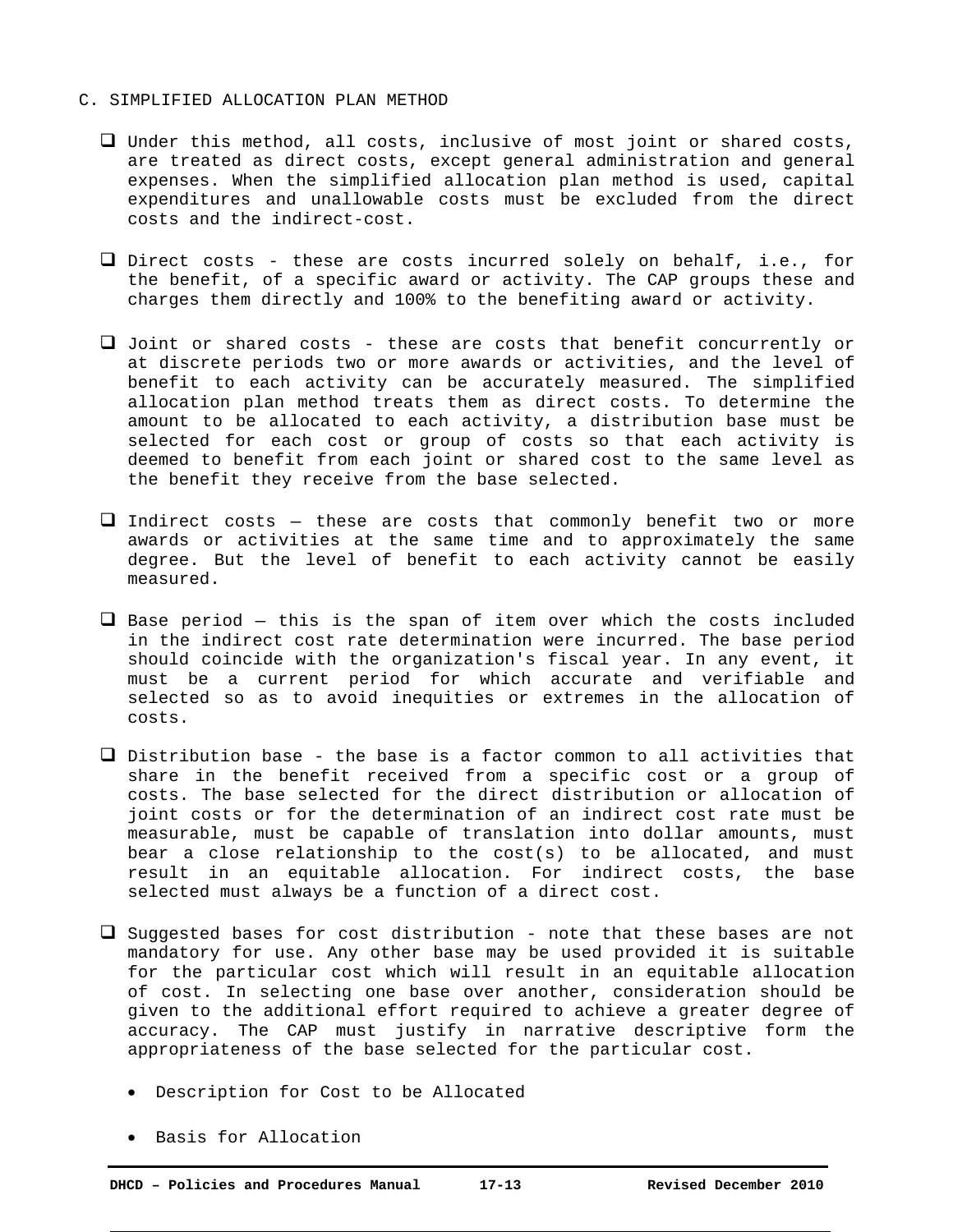- Central Administration Number of employees per operating activities/awards/ departments, units of service
- Data processing
- System usage, hours used, document processed
- Motor pool Miles driven, (rate per mile must be determined by an actual study of cost per mile driven or days used)
- Local telephone Number of telephone instruments
- Long-distance telephone By the activity making the call
- Office space & related costs Square footage of space occupied (light, janitorial, etc. occupied)
- Payroll services Number of employees
- Fidelity bond Employees subject to bond
- Duplicating equipment Service hours or number of pages duplicated per activity
- Salaries & fringe benefits Number of hours devoted to each activity, number of clients served
- Office supplies Number of employees, number of labor hours
- Insurance, general liability Number of employees, number of labor hours, total direct salaries and wages
- Postage Number of employees, total direct salaries, wages, number of clients
- Accounting Services Number of transactions processed per activity or award, number of employees
- Indirect costs
- Total direct salaries and wages or total direct salaries and wages plus applicable fringe benefits or total direct costs less capital expenditures, unallowable costs, and one - time costs.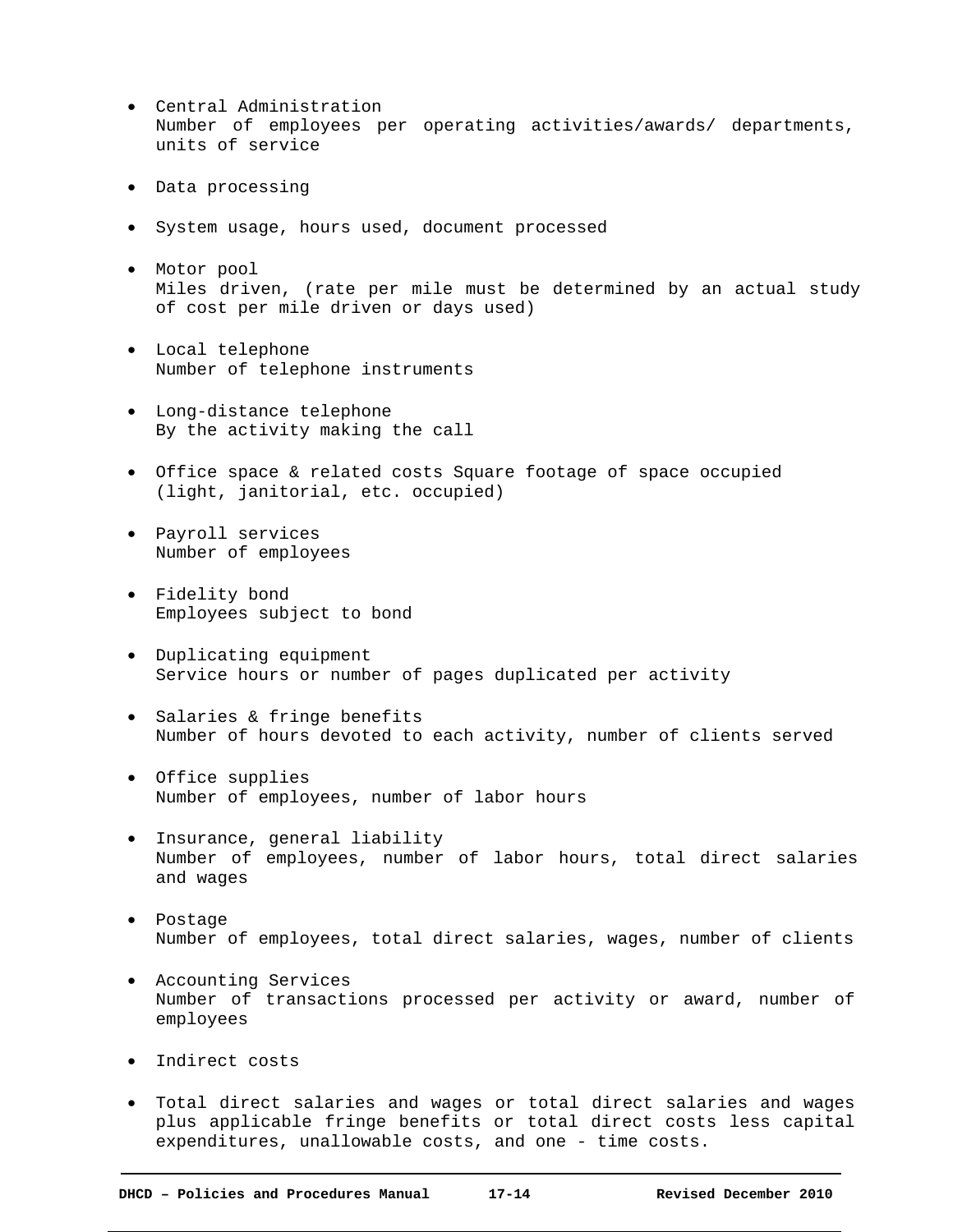- $\Box$  Indirect cost rate this is the ratio of a sub-recipient's indirect costs to some element of its direct costs. Once determined, the rate is used to compute the sub-recipient's indirect cost chargeable to each activity funding source.
- $\Box$  This chargeable amount is calculated by multiplying the indirect cost rate by the dollar amount of incurred direct cost of the selected base.
- $\Box$  Basic steps involved in preparing a CAP using the simplified allocation plan method:
	- a. Identify all activities carried out by the sub-recipient. All activities must be included regardless of the source of funds used to pay for them. Identify the base period. Prepare a narrative of each activity, their similarities and differences. Classify the activities and their costs as direct, jointly or indirect.
	- b. Eliminate from the indirect costs capital expenditures, all unallowable costs, and one-time costs. (Refer to OMB Circular A-122.)
	- c. For joint costs, identify the base for each cost or group of costs, explain/justify the appropriateness of the base selected, i.e., why is it an accurate measure of the benefit received by each activity, how does the selected base correlate to the benefits received from those cost to be so distributed.
	- d. For indirect costs, identify and justify the base selected.
	- e. Allocate all indirect costs among all the sub-recipient's activities using the selected base. For example:
		- Total No. of Employees per Activity No. 1 x Total Indirect
		- Total No. of Employees in Organization
		- Costs = Amount of Indirect costs to be Allocated to Activity No.
		- Repeat for each activity. Then select a direct cost base such as total direct salaries or total direct costs (less unallowable costs, capital expenditures, and one-time costs)
	- f. Compute the indirect cost rate by dividing the total remaining indirect costs by the direct cost base selected for distribution of the indirect costs. The rate should be expressed as the percentage which the total amount of allowable indirect costs bears to the base selected.
		- For example:
		- Total Indirect Costs = Indirect Cost Rate Total Direct Costs \$100,000 = 11.11% Indirect Cost Rate

\$900,000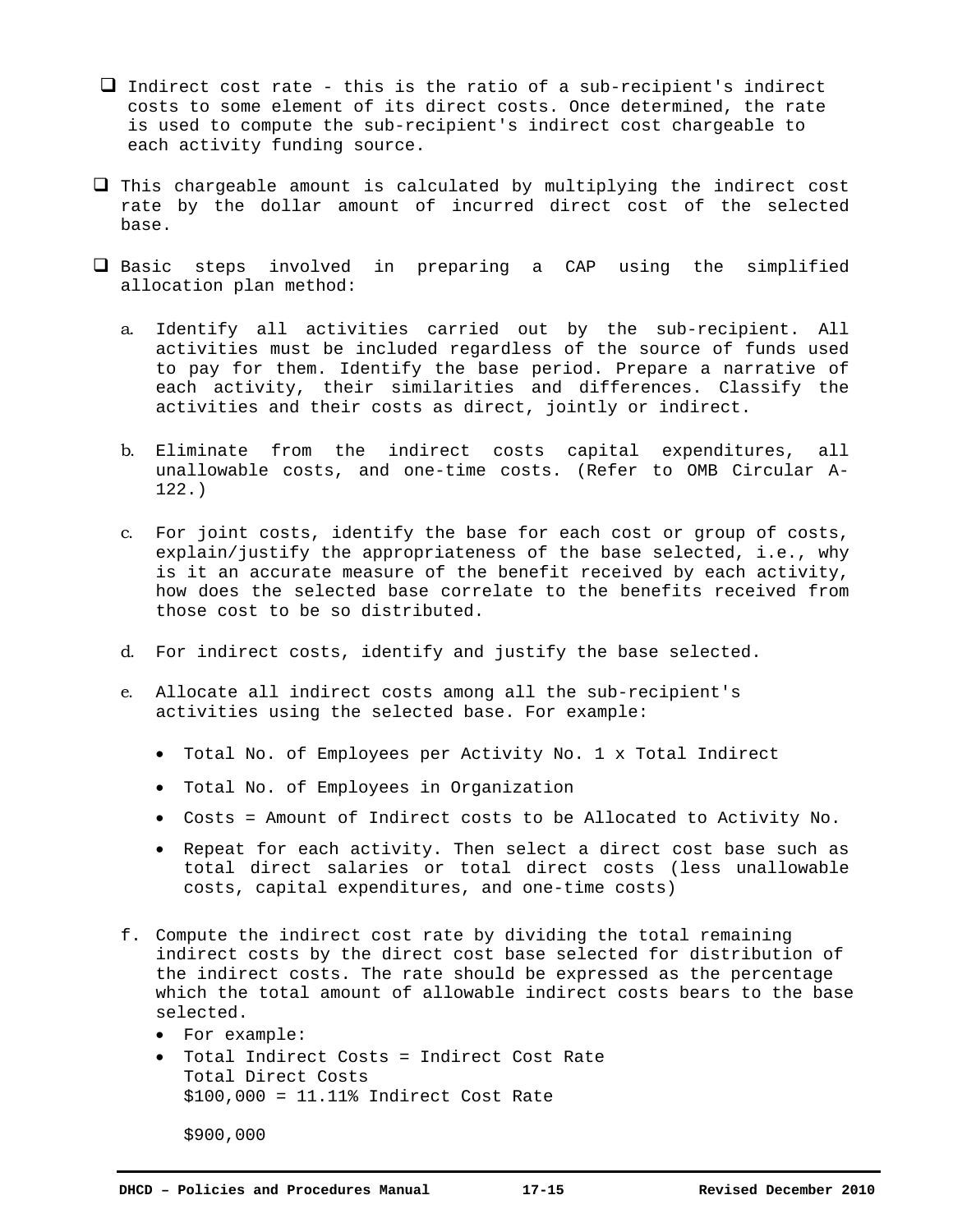- $\Box$  The indirect cost rate is determined from actual costs during the selected base period but is charged against the actual costs incurred for the base selected for the period of the contract.
	- For example, Actual Total Direct Costs for the contract period = \$700,000. Thus, Indirect Cost chargeable to each activity/funding source is:  $$700,000 \times 11.11$  = \$77,770
	- g. When the indirect cost rate is deemed to be either a fixed or a provisional rate, at the end of the first fiscal year occurring during the contract period but not more than sixty days thereafter, the CAP must be recalculated. The recalculated amount must be based on the actual cost for that period. At that point, the indirect cost amount is adjusted and the sub-recipient is paid the balance due or DHCD is refunded the overpayment or, with DHCD's approval, the difference is carried forward as an adjustment into the next period. When the sub-recipient's fiscal year differs from DHCD's contract year, a second adjustment, following the same process, is made at the end of the next fiscal year.

 The selected method and frequency of the indirect cost rate adjustment and rationale for the selection needs to be included in the CAP proposal and be approved by DHCD as part of the CAP approval process.

- h. When the indirect cost rate is deemed to be a predetermined rate, the indirect cost rate is final and not subject to adjustment. A predetermined *rate* can be negotiated if there is reasonable assurance - based on past experience and reliable projection for the organization's costs - that the rate is not likely to exceed a rate based on actual contract period costs. This rate is usually based on costs from a prior period but can include projected costs.
- Sample format of a CAP Indirect cost rate proposal Simplified allocation plan method. Exhibit 1 is a sample cost allocation format that assumes there are seven activities/funding sources under one umbrella organization. Only the CAP and indirect cost rate for one activity (Activity B) is shown and costs have been grouped under major headings for simplicity. In an actual submission, all federal/county activities would be shown and generally combined to produce a single indirect cost rate. Costs could also be grouped in the summary indirect cost rate proposal provided the groupings are consistent with the manner in which the financial statements or other supporting documentation submitted with the proposal is organized and the elements of each group can be readily identified within the total organization budget.

Indirect costs may consist only of central administration costs or, as in the sample CAP, it may include other joint costs which cannot be readily measured or directly correlated to a distribution base common to all benefiting activities. This is a sample only and is not intended to prescribe methods of charging costs.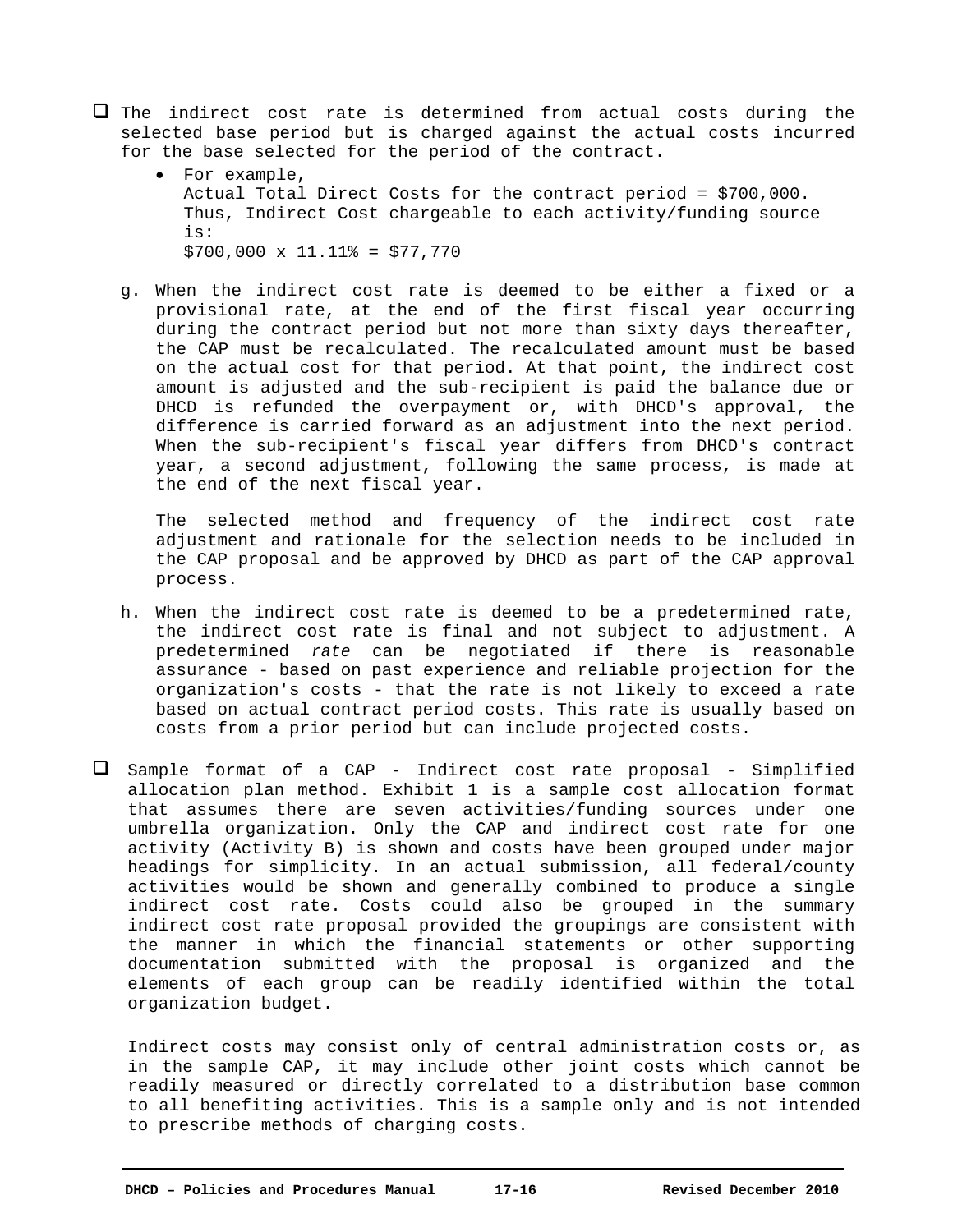#### **SAMPLE COST ALLOCATION FORMAT**

#### **PART I**

## **ACTIVITY B (reflective of one activity or one funding source) SUMMARY INDIRECT COST RATE PROPOSAL FOR THE FISCAL YEAR ENDED JUNE 30, 20\_\_**

| Costs                                                           | Total<br>Costs<br>Incurred | Unallowable<br>Cost,<br>Capital<br>Outlay | Salaries<br>& Wages                | DIRECT COSTS<br>Joint Costs | Other    | <b>INDIRECT</b><br>COSTS |
|-----------------------------------------------------------------|----------------------------|-------------------------------------------|------------------------------------|-----------------------------|----------|--------------------------|
| Program Admin                                                   | \$103,300                  | \$21,900                                  | \$61,100                           | \$16,100(3)                 | 2,200    | \$2,000                  |
| Program Serv.                                                   | 163,000                    | 5,000                                     | 110,000                            | 32,000(4)                   | 12,000   | 4,000                    |
| Contractual                                                     | 30,000                     |                                           |                                    | 13,500(5)                   | 15,000   | 1,500                    |
| Oper. Expen.                                                    | 10,000                     |                                           |                                    | 10,000(6)                   |          |                          |
| Subtotal                                                        | \$316,458                  | \$26,900                                  | \$171,100                          | \$71,600                    | \$29,200 | \$7,500                  |
| Central Admin.<br>CAP Activity B                                | 10,158<br>\$316,458        | \$26,900                                  | \$171,100                          | \$71,600                    | \$29,200 | 10,158<br>\$17,658       |
| RATE CALCULATION                                                |                            |                                           |                                    |                             |          |                          |
| Indirect Costs Activity B<br>Direct Salaries & Wages Activity B |                            | \$17,658<br>\$171,100                     | 10.32%<br>$\overline{\phantom{a}}$ |                             |          |                          |

- $\Box$  This amount is set out simply because it is the base upon which the indirect cost rate is calculated. (The proration of joint costs as a direct charge activity would be calculated using a methodology consistent with that of the central administration CAP that allocates indirect costs to each activity.
- $\Box$  This amount includes rental of space and equipment and related costs. The base selected for proration to each activity is the relative number of employees; it is selected because these costs are a function of the number of employees.
- Included here are outside transportation, instructional materials and related costs provided directly for the benefit of clients. Since the costs are a function of the relative number of clients, the number of clients served was selected as the appropriate base.
- These are programmatical and technical types of contractual services related to the activities. Since the primary beneficiaries are the clients served, the relative number of clients was selected as the base for proportion
- Included here are office and housekeeping supplies, staff educational seminars, postage, and other general operating costs. The users and primary beneficiaries are the employees, thus the proration base selected was the relative number of employees.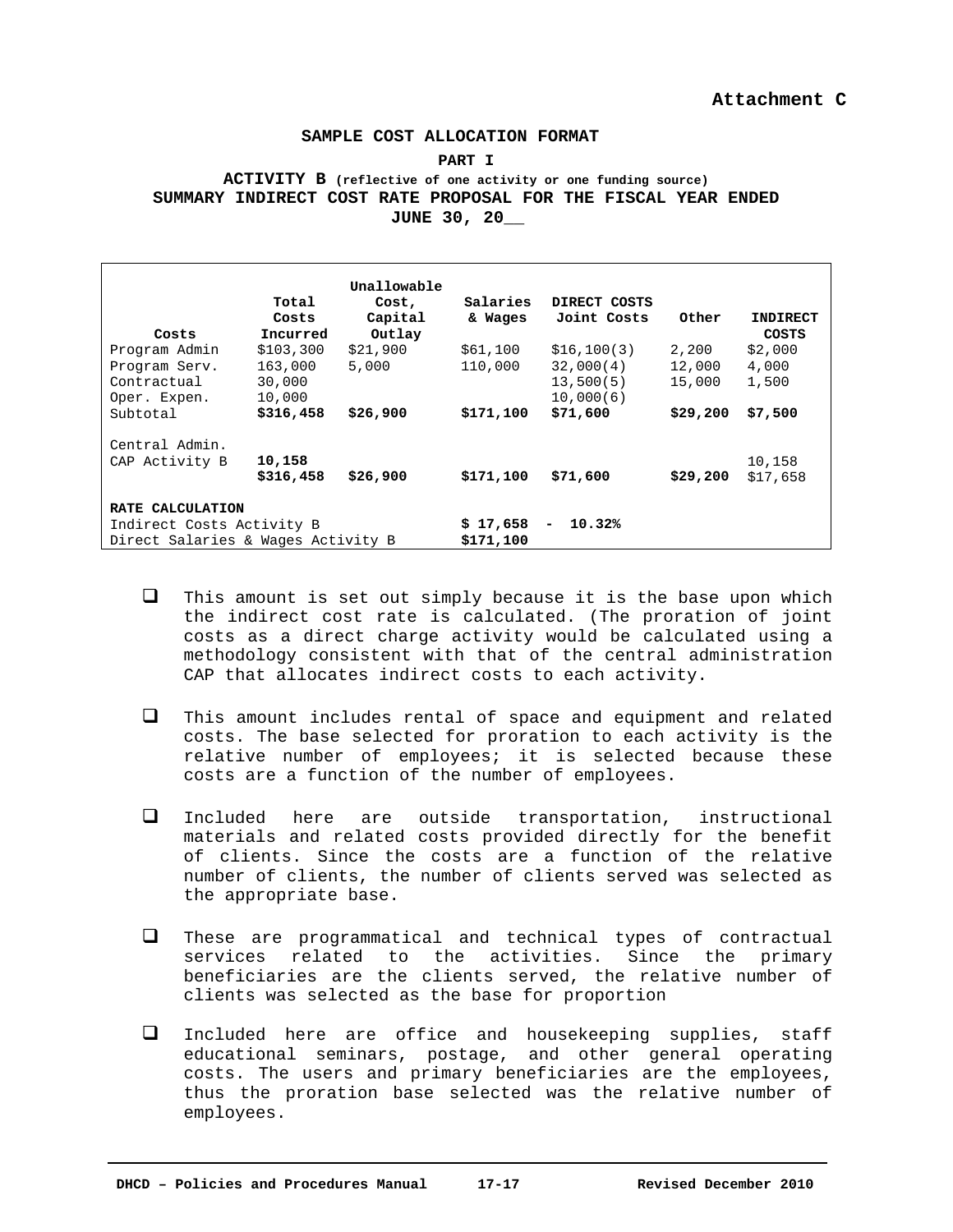### **SAMPLE COST ALLOCATION FORMAT**

# **PART II CENTRAL ADMINISTRATION COST ALLOCATION PLAN STATEMENT OF FUNCTION AND BENEFIT FOR THE FISCAL YEAR ENDED JUNE 30, 20\_\_.**

- $\Box$  The central administration (CA) is responsible for overall administration of all activities. The CA negotiates all awards received by the contractor and prepares all necessary documentation prior to submission to its board of directors. The CA also carries out its fund raising functions.
- $\Box$  The CA is responsible for the public information and public relations function for all the contractor's activities. It coordinates administrative and programmatic functions and serves as a clearinghouse for all activities to avoid duplication of effort, thereby increasing the effective utilization of all resources. It monitors client services and maintains summary data on services rendered.
- $\Box$  The CA is responsible for all personnel-related matters. This includes recruiting, interviewing, testing, and referring potential candidates for 44 organizational jobs. It administers the classification and salary programs and is responsible for recommending personnel policies and procedures to the board of directors. It reviews and maintains records on all personnelrelated actions. It provides direct in-service training and secures and approves outside training.
- $\Box$  The CA reviews, coordinates, and approves all requests for outside contractual services and all procurement actions. It prepares individual activity and consolidated financial statements for the organization. It monitors individual activity budgets and is directly responsible for preparing and monitoring the total organization budget.
- $\Box$  The basis for allocation is the number of employees per activity. The base data is readily available and verifiable. All employees receive essentially the same type and level of assistance. The number of employees bears a direct correlation to the level of support required by each activity, and all activities are proportionally labor intensive. Hence, this base reflects these conditions by distributing the total costs of providing central administration services to each activity in proportion to its relative number of employees.

Note: This is a sample only and hence, is brief and simple. In practice, this scheduled should be sufficiently detailed to provide narrative explanations of the functions and benefits associated with the costs being allocated.

1. These are costs other than salary and wages incurred solely for the stated activity.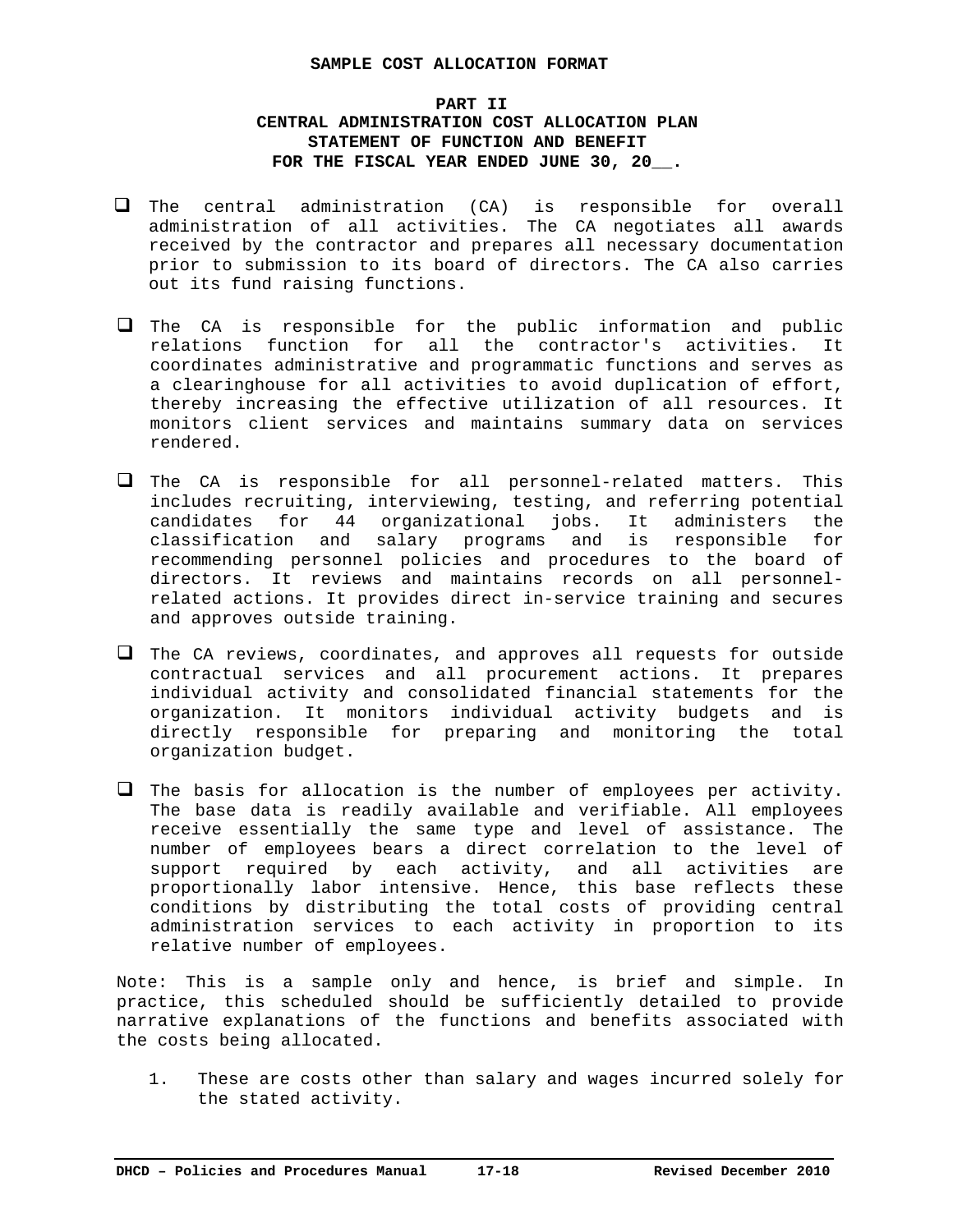2. In this example, fringe benefits applicable to direct salaries and wages are treated as direct costs and included in this amount.

III. On an actual submission, each of the amounts listed under the indirect Costs column requires back-up schedule similar in composition to those shown for the Central Administration (Sample Format, Part II, Part III, and Part IV).

The indirect costs chargeable to each activity or funding source can be billed monthly or at the frequency agreed upon. Assuming a monthly billing, it would be calculated as follows:

Actual Activity B Direct Salaries *&* Wages Month #1 x indirect cost rate =  $$20,500 \times .1032 = $2,115.60$ 

# **SAMPLE COST ALLOCATION FORMAT PART III CENTRAL ADMINISTRATION COST ALLOCATION PLAN ALLOCATION OF INDIRECT COSTS PER ACTIVITY**

|                 | Activity                   | Employees | Percent | Totals  |
|-----------------|----------------------------|-----------|---------|---------|
|                 | Allocation                 |           |         |         |
| Α.              | Health Services            | 3         | 6.82    | 10,158  |
| <b>B.</b>       | Protective Services        | 3         |         | 10,158  |
| $\mathcal{C}$ . | Social Services            | 9         | 20.45   | 30,458  |
| D.              | Educational Services       | 4         | 9.09    | 13,539  |
| Е.              | Tenant/Landlord Services   | 8         | 18.18   | 27,077  |
| F.              | Economic Development Srvs. | 7         | 6.82    | 23,696  |
| G.              | Other Departments          | 10        | 22.73   | 33,854  |
|                 | Housing Development        |           |         |         |
|                 | Totals                     | 44        | 100.00  | 148,940 |

- a. Allocation base must include all employees of all activities that are under the central administration.
- b. Those activities that do not perform federal, state, or county programs may be grouped together.
- c. In the sample format, the allocation for Activity B is carried forward to Part I of the format

As part of the CAP proposal, each of the activities of the subrecipient and corresponding finding source needs to be listed with a narrative detailing the activities, similarities and differences among them, and any variances applicable to each in the manner of treating specific costs.

Note: This is sample only and accordingly, is brief and simple. In practice, the type and level of service provided by the central administration to the various activities served may require a separate allocation for each service or to different organizational served.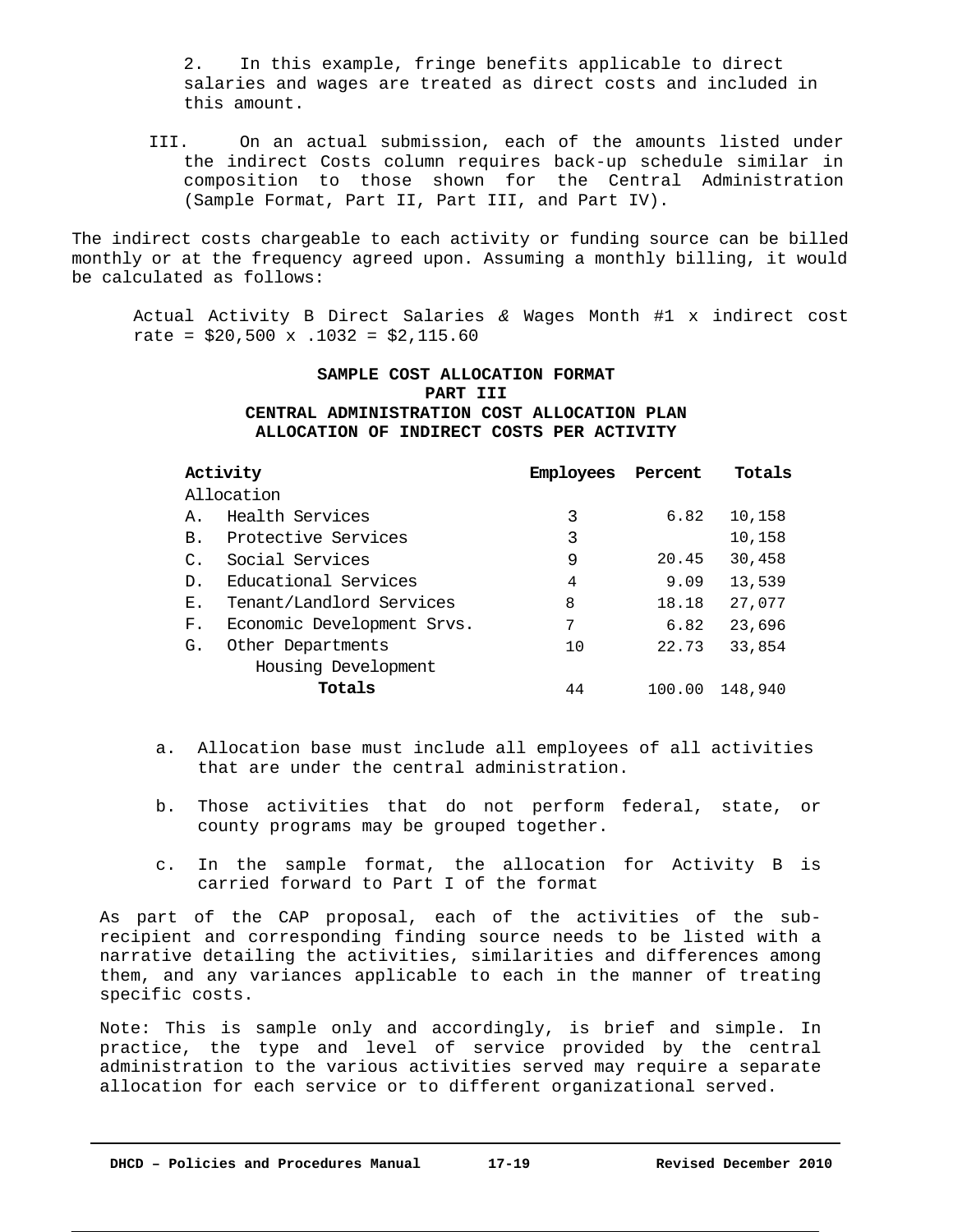# **SAMPLE COST ALLOCATION FORMAT PART IV CENTRAL ADMINISTRATION COST ALLOCATION PLAN COSTS TO BE ALLOCATED FOR THE FISCAL YEAR ENDED JUNE 30, 20\_\_**

| Salaries and Wages                      | \$140,000.00 |
|-----------------------------------------|--------------|
| Fringe Benefits                         | \$16,000.00  |
| Supplies                                |              |
| Travel                                  | \$7,012.00   |
| Maintenance & Janitorial Services       | \$7,928.00   |
| Capital Outlay                          | \$7,561.00   |
|                                         | \$186,501.00 |
| Less: Unallowable Costs, Capital Outlay | \$37,561.00  |
| Total Cost to be allocated on Part III  | \$148,940    |

The costs allocated must be reconciled to appropriate financial documents, either financial statements, budgets or a combination of both. In this example the organization's base data was cost incurred for its most rent fiscal year.

Note: This is a sample only and hence, is brief and simple. In practice, this schedule should be sufficiently detailed to show the costs of major activities, branches, etc. of the central administration in a manner permitting a reasonable assessment of the costs claimed against DHCD programs.

## **SAMPLE COST ALLOCATION FORMAT PART V CENTRAL ADMINISTRATION COST ALLOCATION PLAN SUMMARY OF CENTRAL SERVICES BILLED TO USER ORGANIZATIONS**

- Motor Pool The Central Administration operates a central motor pool which makes care and buses available for user activities. User activities are billed for each mile driven: cars-15 cents per mile and buses-30 cents per mile. The basis for the charge is the most recent study of cost per mile driven, performed by the internal audit staff. Any over or under recovery is applied in that year's billing rate. The costs included are salaries and wages and fringe benefits of motor pool personnel, their travel, supplies and parts and use charges for equipment and buildings and vehicles determined in accordance with organizational procedures.
- The Central Administration operates a central computer center consisting of an IMB system 370/115, and Control Data 3100 and Cyber 70 series configuration. The center provides both regular and staff activities. Billings for services are made to user activities based on a standard price schedule. The price schedule is related to and designed to Data Processing